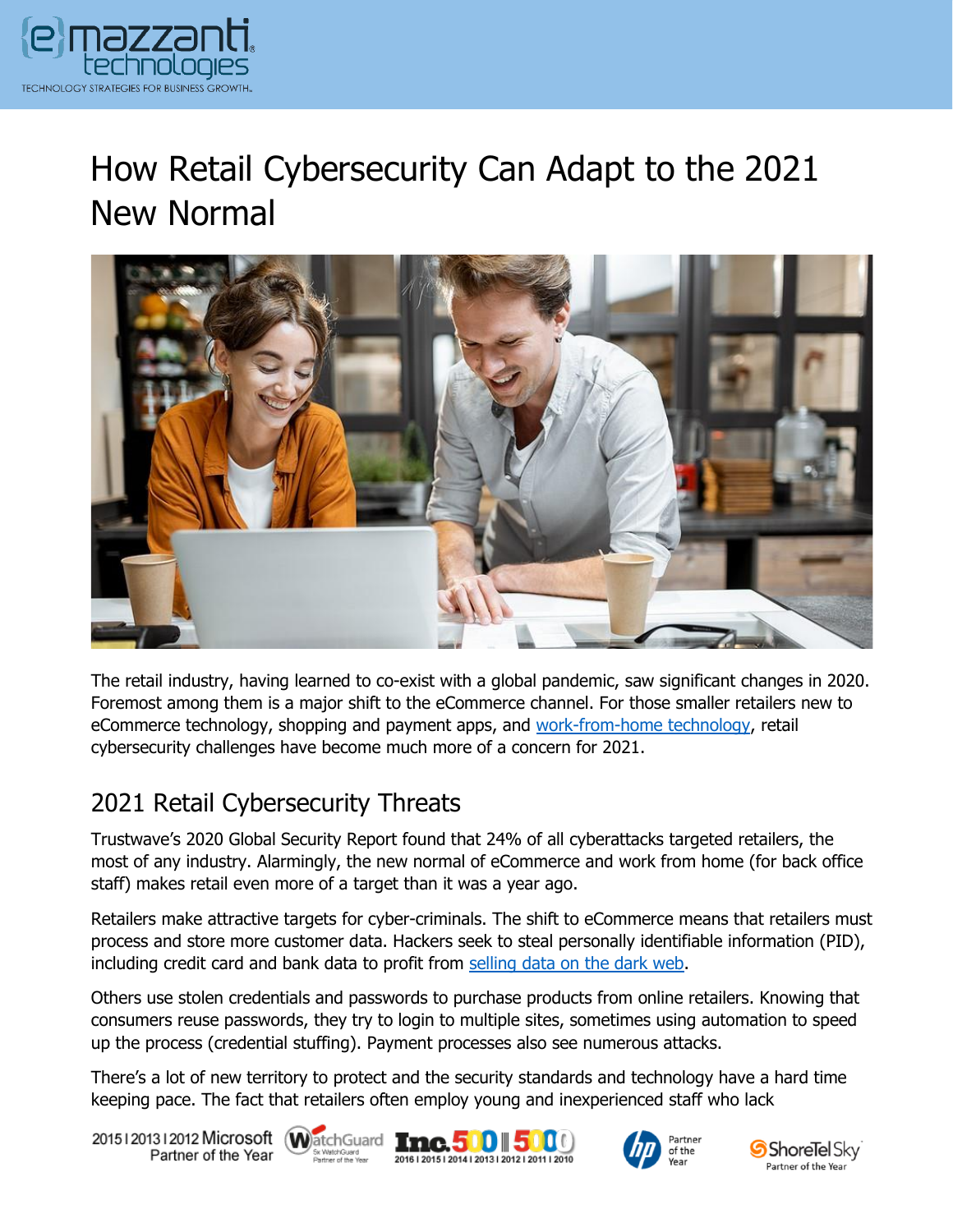cybersecurity training complicates the problem. Hackers use social engineering techniques to gain access to sensitive data, knowing that humans are the weakest link.



# Retail Cybersecurity Best Practices

To begin the process of evaluating your retail cybersecurity readiness, consider how your company is doing relative to these retail cybersecurity best practices:

#### The Bare Minimum

**1. Don't Retain Sensitive Customer Data** – Storing sensitive data such as credit card information multiplies your risk by making you more of a target and exponentially increasing the cost of a data breach. If that information is stolen, your reputation suffers long-lasting damage, and you may be subject to fines and litigation.

Investigate options such as tokenization that substitute non-sensitive equivalents or tokens for the sensitive data on your system through a tokenization system.

**2. Perform Regular Verified Backups** – Be sure to back up your eCommerce website, POS systems and other applications and data at least daily, more often if possible. Periodically test your backups to verify their quality.

Backups are essential to survive ransomware attacks, natural disasters, and other types of data emergencies. A managed services provider (MSP) can help you [automate the backup process.](https://www.emazzanti.net/ecare-cloud-backup/)









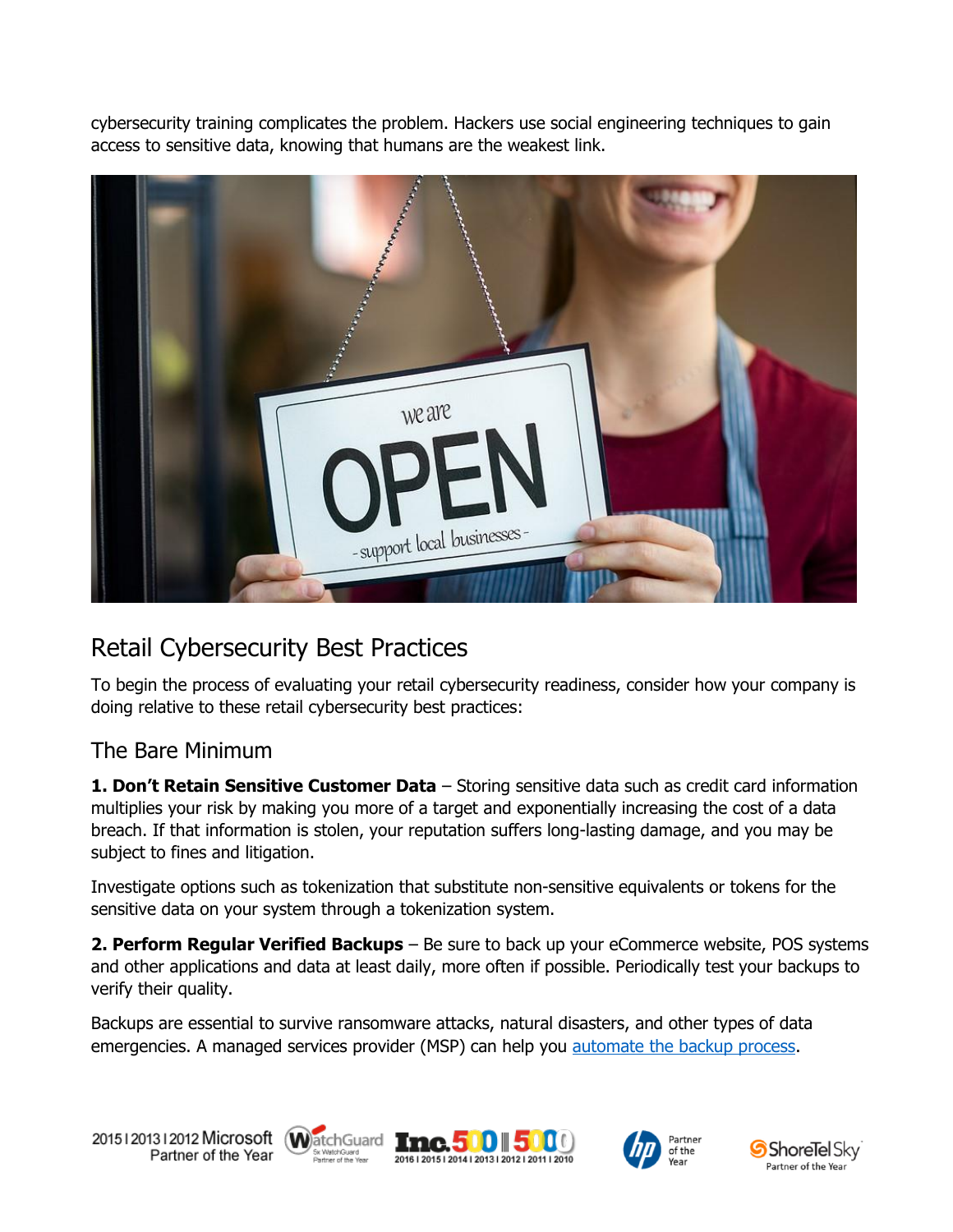**3. Ensure PCI DSS Compliance** – With payment data security standards set by industry experts, PCI compliance is a must to process customer payment data. Consult [PCI DSS compliance experts](https://www.emazzanti.net/services/retail-it/) to verify compliance.

**4. Regularly Update Your Network, Applications and Website** – Hackers want to exploit software vulnerabilities to gain access to sensitive data. When developers discover new vulnerabilities, they update their software. A managed services provider (MSP) can set up [automatic security updates](https://www.emazzanti.net/services/security-and-privacy/) to simplify the task.



#### Additional Recommended Cybersecurity Measures

**5. Use a Secure Web Hosting Service** – Select a web hosting service for your eCommerce site that places security as its top priority. You'll want to ensure that automatic and verified backups are performed so your site can be quickly restored in the case of an attack.

**6. Use Secure Protocols** – Upgrade to the current HTTPS secure website protocol with an up-todate SSL certificate. Doing so protects your customer's data, increases customer confidence, and boosts your search engine ranking.

**7. Use a Secure eCommerce Platform** – While comparing the features of Shopify, BigCommerce, or Squarespace, be sure to prioritize security. A breach most likely will put you out of business.

**8. Protect Admin and User Login Information** – Once hackers gain access to your site they can inflict damage in countless ways. It's good practice to educate customers on good password habits, even require them to change passwords periodically.

**9. Employ Multi-layer Security** – Multiple security measures provide the highest level of overall protection. All the above plus antivirus software, firewalls, [cloud-delivered network security and web](https://www.emazzanti.net/ecare-secure-route/)  [filtering,](https://www.emazzanti.net/ecare-secure-route/) [email protection,](https://www.emazzanti.net/email-protection-services/) dark web scanning, [remote workforce protection,](https://www.emazzanti.net/work-from-home/) and especially employee training work together to keep customer and company data safe.

20151201312012 Microsoft WatchGuard **Inc.500 500** Partner of the Year